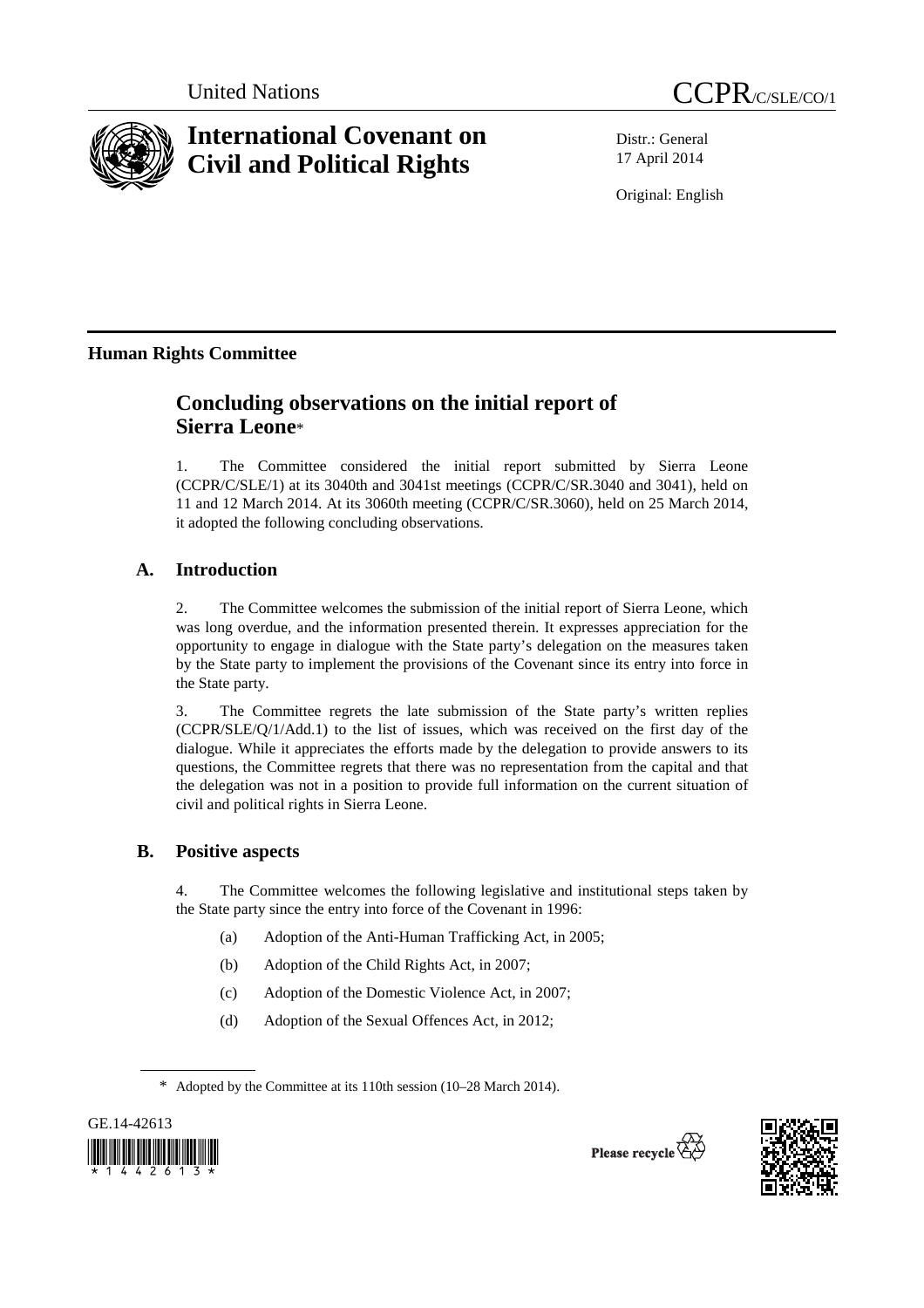- (e) Enactment of the Legal Aid Act, in 2012;
- (f) Introduction of free health care for lactating mothers and young children, in 2010.

5. The Committee welcomes the ratification by the State party of the following international instruments:

 (a) The Convention against Torture and Other Cruel, Inhuman or Degrading Treatment or Punishment in 2001;

The Optional Protocols to the Convention on the Rights of the Child on the involvement of children in armed conflict, and on the sale of children, child prostitution and child pornography in 2011;

(c) The Convention on the Rights of Persons with Disabilities in 2010.

#### **C. Principal matters of concern and recommendations**

#### **National Human Rights Commission**

6. While noting the steps taken by the State party to ensure that the Human Rights Commission of Sierra Leone (HRCSL) complies with the principles relating to the status of national institutions for the promotion and protection of human rights (the Paris Principles), the Committee is concerned that the HRCSL has insufficient resources to fully execute its mandate. The Committee regrets the reported lack of independence of the HRCSL and that its recommendations are not adequately taken into account by State authorities (art. 2).

**The State party should take steps to strengthen the de facto independence of the HRCSL and ensure that its recommendations are adequately taken into account by State authorities, in line with the Paris Principles (General Assembly resolution 48/134, annex). At the same time, the HRCSL should be provided with the necessary financial and human resources to be able to carry out its mandate effectively.** 

#### **Applicability of the Covenant in domestic courts**

7. The Committee notes with concern that the rights protected by the Covenant have not been fully integrated into domestic law and that the Covenant has not been publicized widely enough to be readily invoked before the courts and authorities of the State party (art. 2).

**The State party should enact legislation implementing all rights under the Covenant that are not already protected under domestic law. In the meantime, the State party should increase its efforts to raise awareness of the Covenant among judges, lawyers and prosecutors to ensure that its provisions are taken into account by both national and traditional courts. In this regard, the State party should take effective measures to widely disseminate the Covenant to the public. It should also consider acceding to the Optional Protocol to the International Covenant on Civil and Political Rights on communications under the complaints procedure.** 

#### **Reparations for human rights violations**

8. In view of the gravity and scale of the human rights violations that occurred during the civil war and the recommendations of the Truth and Reconciliation Commission (TRC), the Committee regrets that the Sierra Leone Reparations Programme, established in 2008, does not fully guarantee all aspects of the right to adequate reparation, including full reintegration of child soldiers and psychological treatment for victims of sexual violence, and that, thus far, a significant number of victims has not received any reparations. The Committee notes with concern that the War Victims' Trust Fund faces serious funding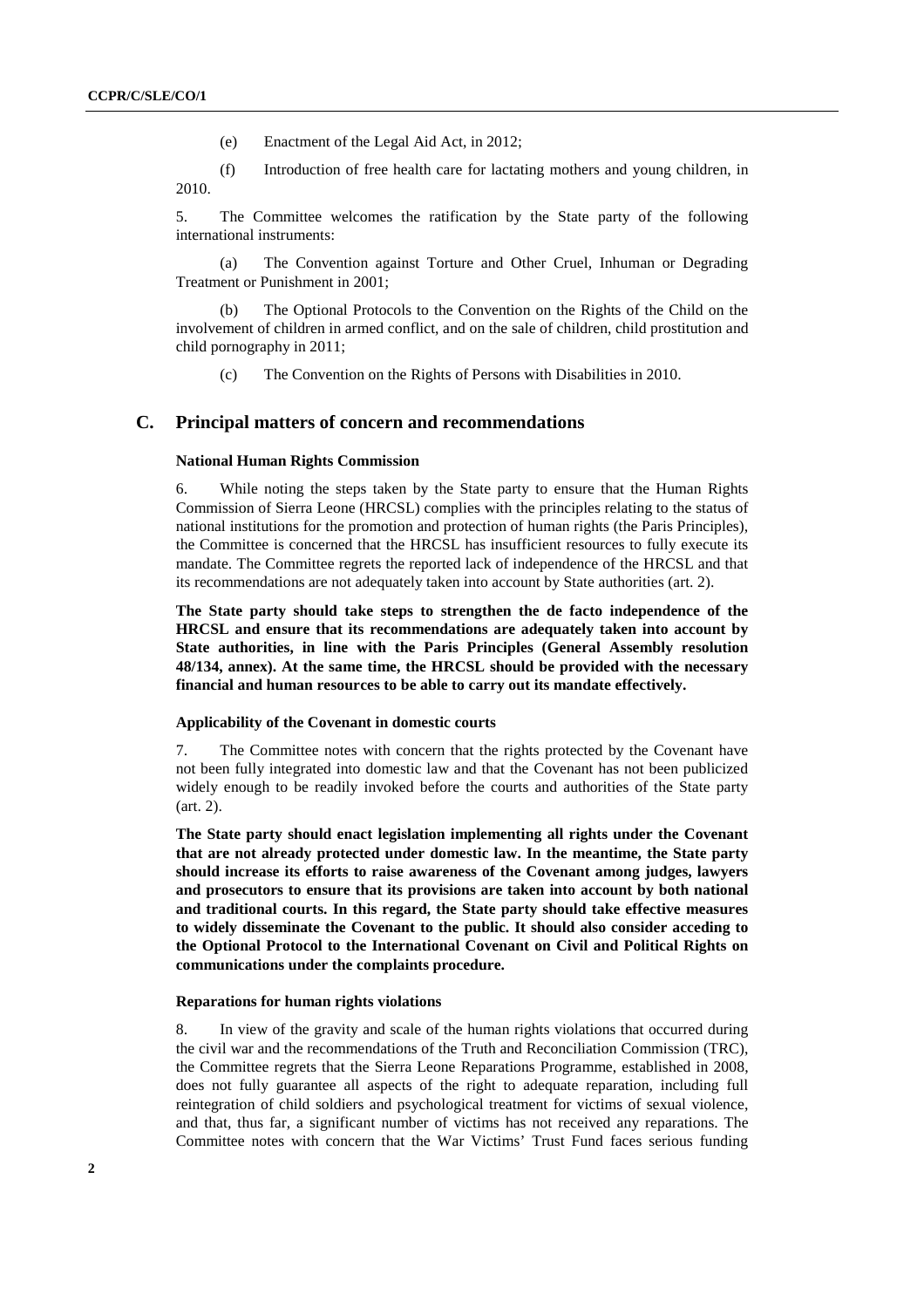constraints. It is also concerned by reports that the National Commission on Social Action had difficulties registering victims living in remote and rural areas and a great number of victims were not registered and therefore do not qualify as beneficiaries (arts. 2, 6 and 7).

**The State party should include in the Sierra Leone Reparations Programme all measures that are consistent with the right to reparation, such as rehabilitation measures, fair and adequate compensation and access to social programmes. It should also ensure that the Programme is provided with the necessary resources to carry out its functions throughout the country. The State party should continue its efforts to ensure that all victims in its territory are registered and receive appropriate reparation.** 

#### **Legislative framework**

9. The Committee welcomes the current Constitutional review process, which will provide the State party with opportunities to incorporate the rights enshrined in the Covenant into the new Constitution, but it is concerned by the reported lack of funds devoted to the review process, the lack of civil society participation and the slow pace of the review. The Committee is particularly concerned at discriminatory provisions against women in the existing Constitution, in particular article 27 (4) (d) (arts. 2, 3 and 26).

**The State party should provide the Constitutional review process with adequate funding and strengthen its efforts to expedite the revision of the Constitution in order to repeal or amend discriminatory provisions against women that are inconsistent with the Covenant and to incorporate all the rights enshrined in the Covenant. The State party should pay particular attention to ensuring the full participation of civil society in the ongoing review process.** 

#### **Non-discrimination and equality between men and women**

10. While welcoming the adoption of the National Action Plan for the full implementation of Security Council resolutions 1325 (2000) and 1820 (2008), the Committee notes with concern that women remain underrepresented in both the public and private sectors, particularly in decision-making positions. The Committee further expresses its concern at the persistence of deep-rooted and negative patriarchal stereotypes regarding the roles of women and men in the family and in society at large. The Committee is also concerned at the discriminatory statutory provisions against women regarding the acquisition and transmission of nationality with respect to children who are born outside of the State party (arts. 2, 3 and 26).

**The State party should enhance its efforts to eliminate existing patriarchal and gender stereotypes on the roles and responsibilities of women and men in the family and in society by, inter alia, adopting programmes that seek to raise awareness in society of gender equality. The State party should strengthen its efforts to increase the participation of women in the public and private sectors. The State party should take immediate measures to ensure equal rights for women and men to acquire and transfer nationality.** 

#### **Discrimination against lesbian, gay, bisexual and transgender (LGBT) persons**

11. The Committee is concerned that the State party lacks any constitutional or statutory provision expressly prohibiting discrimination on the grounds of sexual orientation or gender identity, and that same sex relationships between consenting adults are criminalized by law. The Committee notes with concern the prevalence of stereotypes and prejudices against lesbian, gay, bisexual and transgender (LGBT) persons and is particularly concerned about reported acts of violence against LGBT persons (arts. 2 and 26).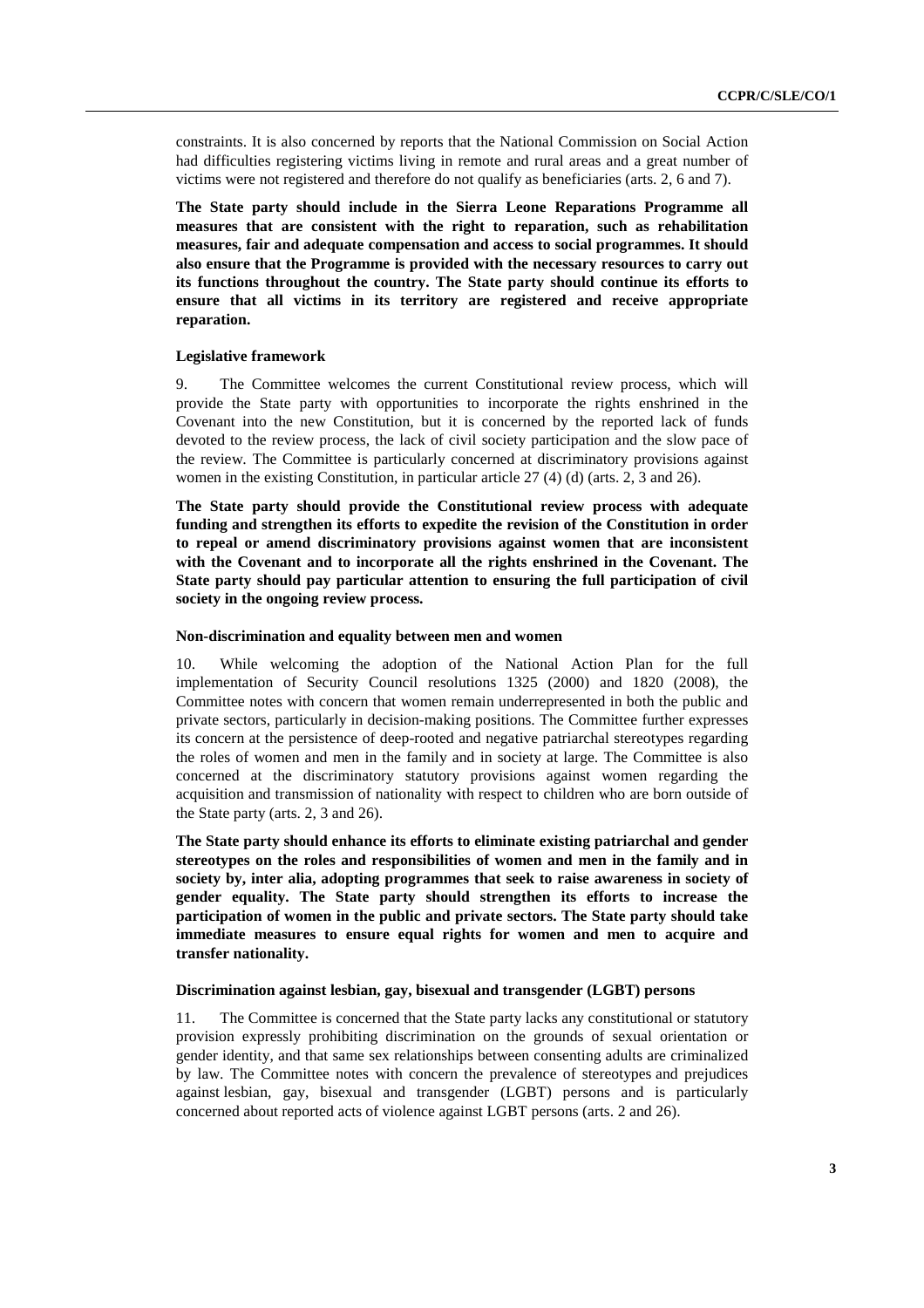**The State party should review its Constitution and legislation to ensure that discrimination on the grounds of sexual orientation and gender identity is prohibited, including by decriminalizing sexual relations between consenting adults of the same sex, in order to bring its legislation into line with the Covenant. The State party should also take the necessary steps to put an end to the social stigmatization of homosexuality and send a clear message that it does not tolerate any form of harassment, discrimination or violence against persons based on their sexual orientation or gender identity.** 

#### **Harmful traditional practices**

12. The Committee is concerned by the continuing reports of harmful traditional practices, especially female genital mutilation. The Committee welcomes the Child Rights Act (2007), which criminalizes the commission of some harmful traditional practices, but notes with serious concern the rejection of a proposed provision to criminalize female genital mutilation during the adoption of the Child Rights Act. The Committee regrets that impunity for perpetrators of this unlawful and harmful practice still prevails (arts. 2, 3, 7 and 26).

**The State party should explicitly prohibit female genital mutilation. Furthermore, the State party should make efforts to prevent and eradicate harmful traditional practices, including female genital mutilation, by strengthening its awareness-raising and education programmes in consultation with women's organizations and traditional leaders. In this regard, the national-level team established to develop a common perception on the issue of female genital mutilation should ensure that communities where the practice is widespread are targeted in order to bring about a change in mindset.** 

#### **Early marriage**

13. While noting that the Child Rights Act of 2007 establishes the age of marriage at 18 years, the Committee notes with concern that the Registration of Customary Marriages and Divorce Act allows child marriage with parental consent. The Committee is concerned at the persistence of early marriages, especially in rural areas, and the lack of sanctions on those responsible (arts. 3, 23 and 24).

**The State party should review the Registration of Customary Marriages and Divorce Act in order to bring it into line with the Child Rights Act of 2007 and ensure the strict application of its legislation banning early marriages. It should carry out campaigns to publicize the legislation and inform girls, their parents and community leaders of the harmful effects of early marriage.** 

#### **Abortion, adolescent pregnancy and maternal mortality**

14. The Committee notes with interest the Abortion Bill of 2012, but expresses its concern at the current general criminalization of abortion, which may oblige pregnant women to seek clandestine abortions that endanger their lives and health. The Committee is also concerned at the persistently high incidence of adolescent pregnancy and maternal mortality, despite the State party's prevention efforts (arts. 6 and 17).

**The State party should accelerate the adoption of a bill that includes provision for exceptions to the general prohibition of abortion for therapeutic reasons and in cases of pregnancy resulting from rape or incest. The State party should ensure that reproductive health services are accessible for all women and adolescents. Furthermore, the State party should increase education and awareness-raising programmes, both formal (at schools and colleges) and informal (in the mass media), on the importance of using contraceptives and the right to reproductive health.**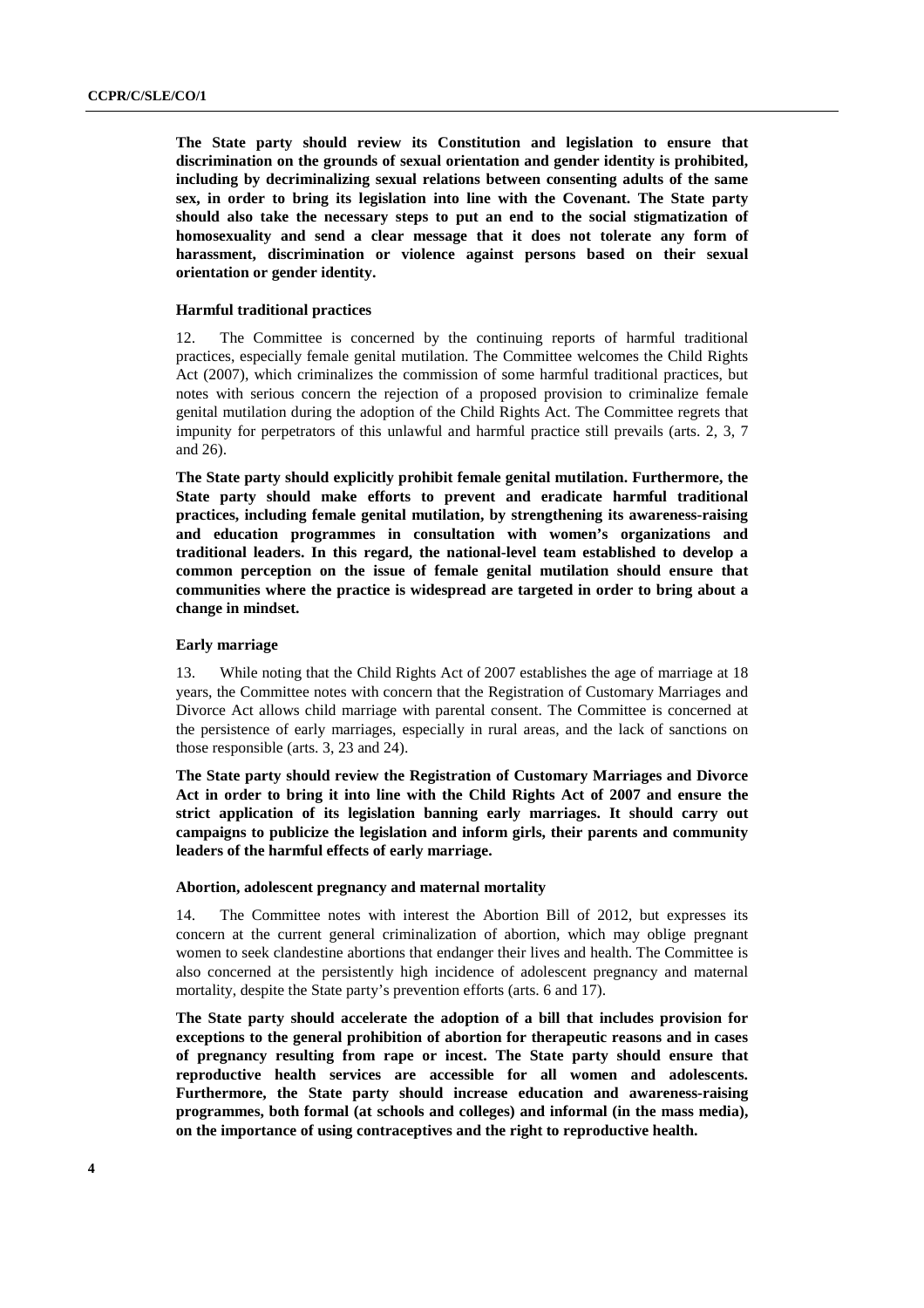#### **Violence against women**

15. While welcoming the measures taken by the State party to combat gender-based violence, the Committee notes with concern the continuing reports of violence against women and the lenient treatment of such crimes by the police. The Committee notes with interest the establishment of the extraordinary court sittings known as "Saturday courts" and the work of the Family Support Units, but regrets the failure on the part of the authorities to ensure prompt and systematic prosecution of perpetrators. The Committee is particularly concerned about the lack of free medical examination after rape, the automatic closing of cases following the withdrawal of complaints by victims of domestic violence, and the limited access to legal aid and shelter and rehabilitation services for victims of sexual and domestic violence (arts. 3 and 7).

**The State party should adopt a comprehensive approach to preventing and addressing gender-based violence in all its forms and manifestations. It should strengthen the Family Support Units, legal aid facilities and prosecutorial staff, and conduct awareness-raising campaigns on the negative effects of domestic violence and inform women of their rights and of existing mechanisms for protection. It should also strengthen and institutionalize a training course with a gender perspective, which should be mandatory for all legal and law enforcement officials and health service personnel, in order to ensure that they are able to respond effectively to all forms of violence against women. The State party should further ensure that cases of domestic violence and spousal rape are thoroughly investigated; victims are entitled to free medical examination after sexual abuse; perpetrators are prosecuted and, if convicted, punished with appropriate sanctions; and victims have access to effective remedies and means of protection, including an adequate number of shelters in all parts of the country.** 

#### **Prohibition of torture and ill-treatment**

16. The Committee is concerned that, although torture is prohibited in the Constitution, the State party has not adopted criminal legislation that defines and criminalizes torture explicitly. The Committee regrets the continued reports of torture and ill-treatment of detainees by law enforcement personnel, and notes with concern the information provided by the State party in its initial report that "at the present, there are no official complaints of torture." It regrets the lack of concrete measures by the State party to thoroughly investigate and prosecute alleged cases of torture and cruel, inhuman or degrading treatment and illtreatment by law enforcement officials and the delays in establishing the Independent Police Complaints Board (arts. 7 and 10).

**The State party should adopt in its legislation a definition of torture that fully complies with articles 1 and 4 of the Convention against Torture and Other Cruel, Inhuman or Degrading Treatment or Punishment and with article 7 of the International Covenant on Civil and Political Rights. It should ensure that law enforcement personnel receive training on the investigation of torture and illtreatment by integrating the Manual on the Effective Investigation and Documentation of Torture and Other Cruel, Inhuman or Degrading Treatment or Punishment of 1999 (the Istanbul Protocol) in all training programmes for law enforcement officials. The State party should ensure that allegations of torture and illtreatment are effectively investigated, alleged perpetrators are prosecuted and, if convicted, punished with appropriate sanctions, and victims are adequately compensated.** 

#### **Amnesty laws**

17. The Committee regrets that the blanket amnesty provision contained in the 1999 Lomé Peace Accord continue to impede the investigation of grave human rights violations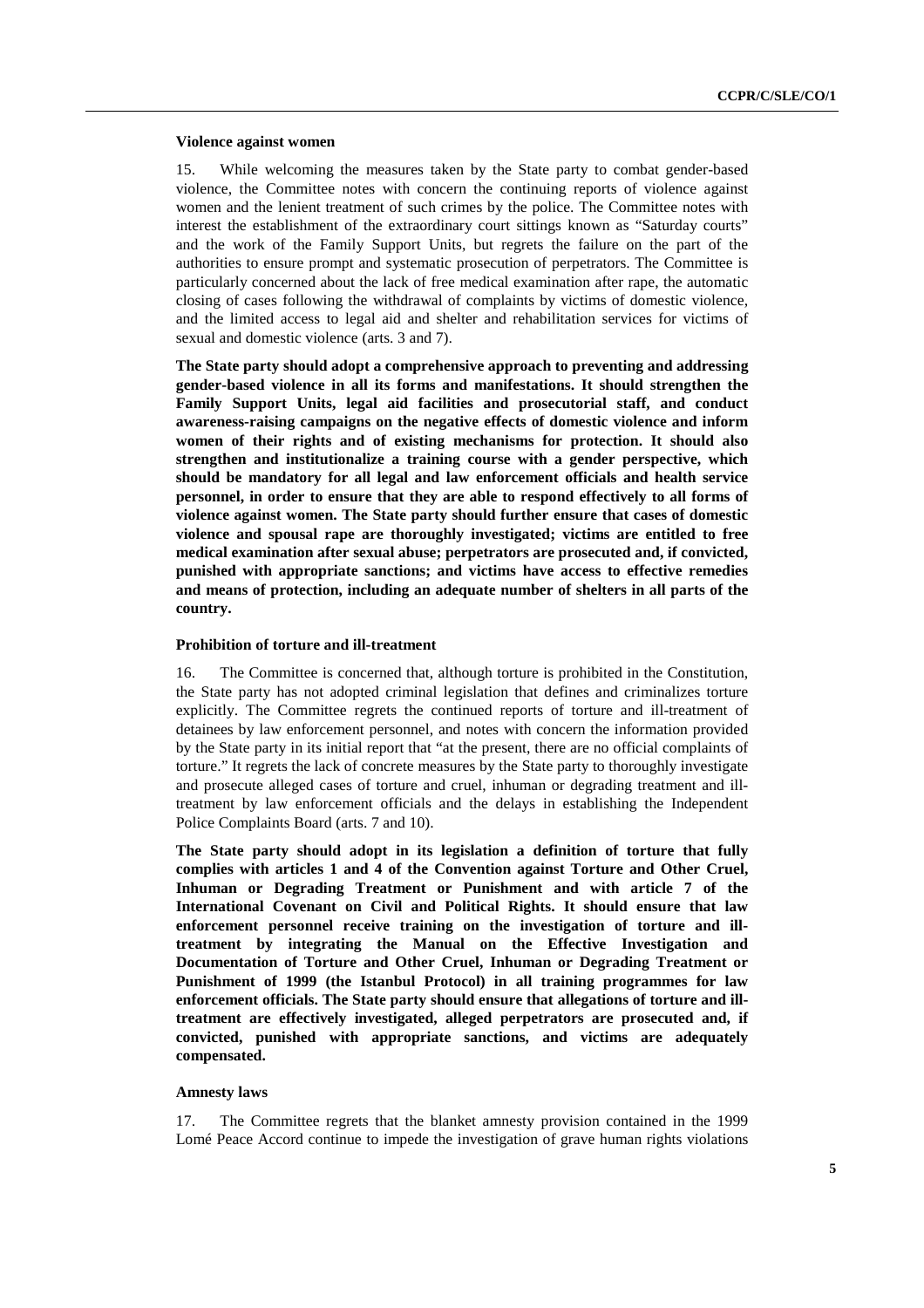that occurred in the past. The Committee also notes with concern the recent case of Ibrahim Baldeh Bah, a Senegalese national, who was facing private criminal prosecution in Sierra Leone, including for charges of torture, and who was controversially expelled from the country by a presidential order before he could be brought before the court (arts. 2, 6 and 7).

**The State party should ensure that the amnesty provision is not applied to the most serious human rights violations that amount to crimes against humanity or war crimes. It should ensure that such human rights violations are thoroughly investigated, their perpetrators held accountable and that adequate reparation is made to the victims and their families.** 

#### **Abolition of death penalty**

18. While welcoming the continued moratorium on the death penalty and the commitment expressed by the State party's delegation to abolish it in law, the Committee regrets the slow progress of the process to abolish the death penalty and remove the provision from the State party's Constitution (art. 6).

**The State party should expedite its efforts to abolish the death penalty and ratify the Second Optional Protocol to the International Covenant on Civil and Political Rights, aiming at the abolition of the death penalty, in line with the information provided about the State party's commitment to do so, and the occasion of the 25th anniversary of the Protocol.** 

#### **Corporal punishment**

19. While taking note of the fact that the Child Rights Act (2007) criminalizes and punishes torture and ill-treatment of children, the Committee expresses concern about the continuing practice of corporal punishment in all settings, and that it is not explicitly prohibited by law (arts. 7 and 24).

**The State party should take practical steps, including through legislative measures where appropriate, to put an end to corporal punishment in all settings. It should encourage non-violent forms of discipline as alternatives to corporal punishment, and should conduct public information campaigns to raise awareness about its harmful effects.** 

#### **Pretrial and arbitrary detention**

20. While acknowledging progress made, the Committee expresses concern at reports of arbitrary detention, lengthy pretrial detention (including detention during trial) and the unpredictable and, at times, overly restrictive exercise of power over the granting of bail. The Committee is concerned about the high number of persons held in pretrial detention, including juveniles, and the fact that pretrial detainees are not separated from convicted prisoners (arts. 9, 10 and 14).

**The State party should take appropriate measures to ensure that no one under its jurisdiction is subject to arbitrary arrest or detention and that detained persons enjoy all legal guarantees, in compliance with articles 9 and 14 of the Covenant. The State party should also encourage the implementation of alternatives to detention by courts, taking into account the United Nations Standard Minimum Rules for Non-custodial Measures (the Tokyo Rules), and take urgent measures regarding the situation of inmates who have been in pretrial detention for many years. It should further take appropriate action to ensure that convicted persons are not detained together with pretrial detainees.**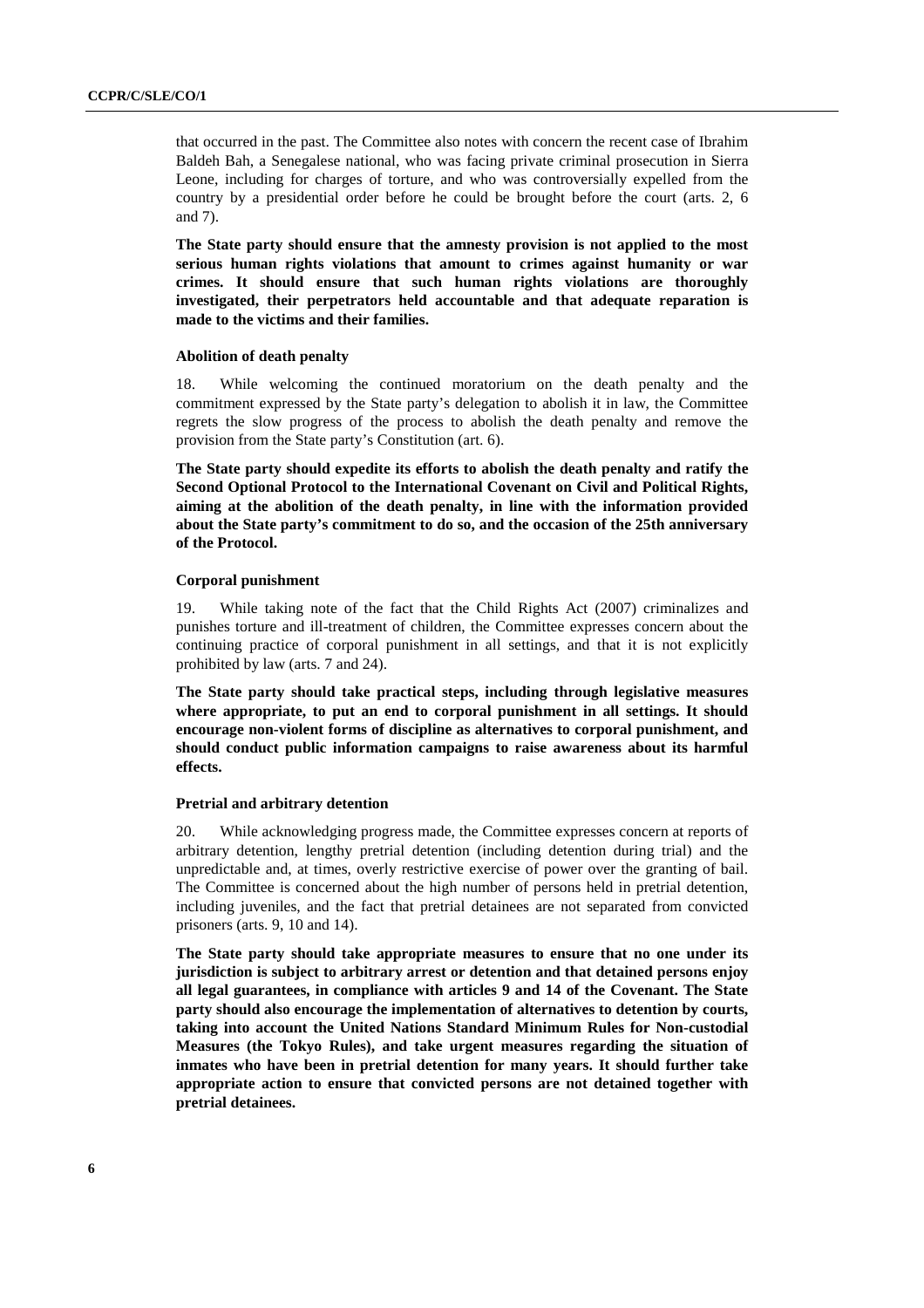#### **Conditions of detention**

21. While welcoming the steps taken by the State party to improve conditions in prisons, including juvenile detention centres, the Committee is concerned about overcrowding in detention centres, the poor conditions in detention centres, harsh disciplinary measures and the absence of oversight mechanisms to monitor places of detention. The Committee is also concerned at reports that women incarcerated in detention facilities have been attacked by male guards, the lack of separation between juvenile and adult offenders and the possibility of life imprisonment for juveniles (arts. 9, 10 and 14).

**The State party should strengthen its efforts to improve the living conditions and treatment of detainees and address overcrowding in detention centres in line with the Standard Minimum Rules for the Treatment of Prisoners. It should develop alternatives to incarceration for those charged and convicted for light offences and encourage the release of suspects on bail. The State party should also pass a new Correctional Bill, prohibiting harsh disciplinary measures such as lashes, food manipulation and prolonged solitary confinement, and establish a confidential mechanism for receiving and processing complaints lodged by detainees. The State party should ensure that women prisoners are protected from male guards and that the principle of separation of juvenile detainees from adults in detention facilities is respected. It should also ensure that no juvenile is sentenced to life imprisonment without parole, and adopt all appropriate measures to review the situation of persons already serving such sentences.** 

#### **Reform of the justice sector**

22. While welcoming the State party's efforts to ensure access to justice within the State party, the Committee is concerned that limitations still exist. The Committee is particularly concerned about the lack of judicial independence, allegations of corruption, lengthy delays in court hearings and lack of due process guarantees (arts. 2 and 14).

**The State party should strengthen its efforts to enhance judicial capacity, including removal of all unnecessary obstacles, in order to guarantee equal access to justice. It should also take all necessary measures to improve access to legal representation and strengthen the independence of the judiciary.** 

#### **Refugees**

23. The Committee welcomes the establishment of the Refugees Protection Act 2007 that has designated three administrative bodies to address refugee issues; however, the Committee is concerned that the lack of funding to these bodies will result in it being an unsustainable solution (arts. 7 and 15).

**The State party should ensure that the three administrative bodies, namely, the National Refugee Authority and its Secretariat, the National Commission for Social Action and the Refugee Status Appeal Board, receive adequate funding to support their sustainability.** 

#### **Trafficking**

24. While appreciating the State party's efforts to enforce the Anti-Human Trafficking Act (2005) and the establishment of the Office of National Security to coordinate the monitoring of human trafficking, the Committee is concerned about the persistence of the phenomenon of trafficking in persons in Sierra Leone. The Committee regrets the lack of specific information on prosecutions and convictions of traffickers (art. 8)

**The State party should continue its efforts to provide training to law enforcement officials and border patrol, including personnel of the Office of National Security, on applying the Anti-Human Trafficking Act. It should increase efforts aimed at**